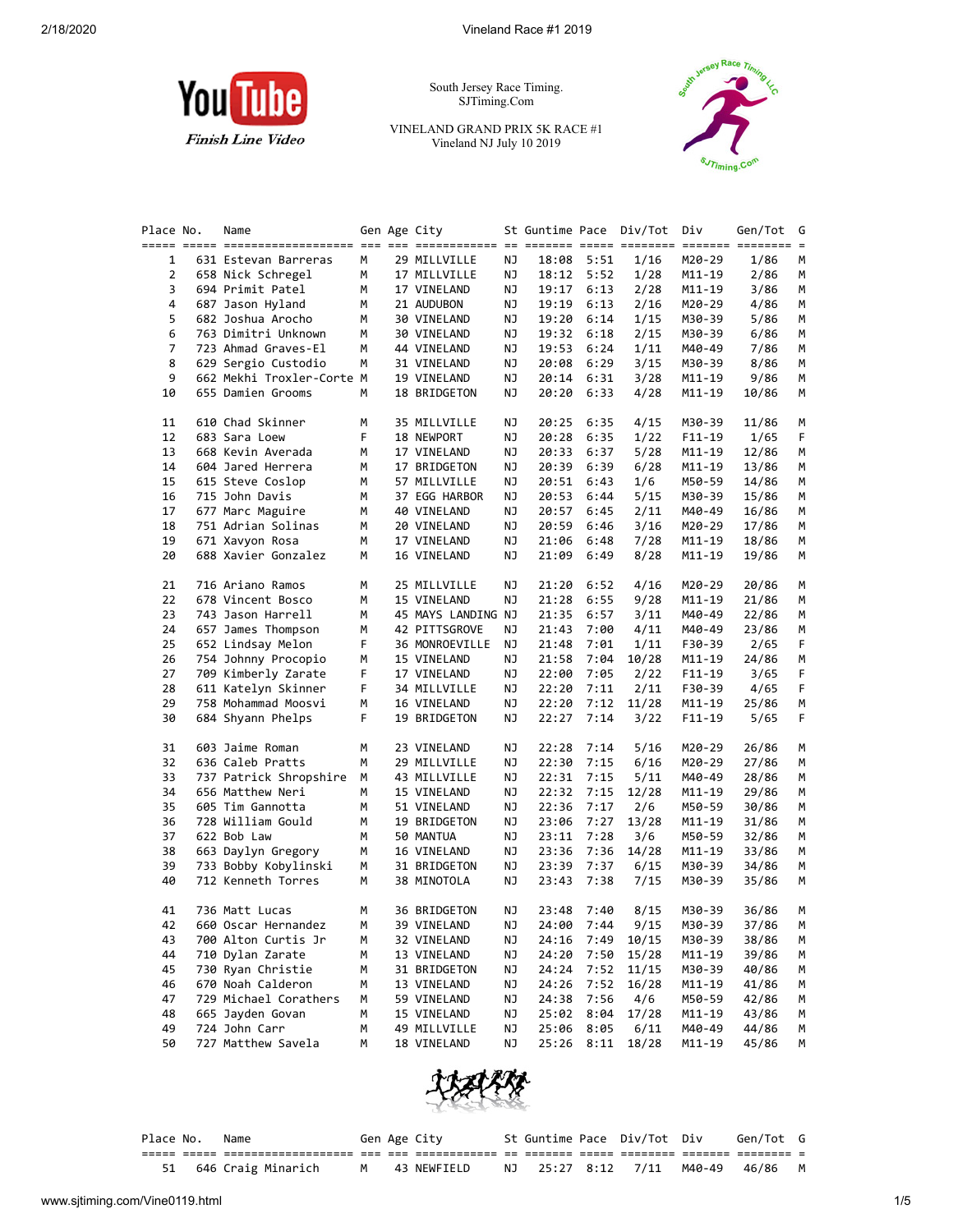| 52  | 621 Gwen Stark            | F | 54 EHT        | ΝJ        | 25:28 | 8:12 | 1/10  | F50-59     | 6/65  | F |
|-----|---------------------------|---|---------------|-----------|-------|------|-------|------------|-------|---|
| 53  | 746 Rigoberto Hernandez M |   | 29 VINELAND   | <b>NJ</b> | 25:29 | 8:12 | 7/16  | M20-29     | 47/86 | M |
| 54  | 675 Michael Green         | М | 16 VINELAND   | ΝJ        | 25:50 | 8:19 | 19/28 | M11-19     | 48/86 | М |
| 55  | 669 Rudy Calderon         | М | 46 VINELAND   | ΝJ        | 26:01 | 8:23 | 8/11  | M40-49     | 49/86 | М |
| 56  | 650 Brooke Joslin         | F | 13 MILLVILLE  | ΝJ        | 26:02 | 8:23 | 4/22  | $F11 - 19$ | 7/65  | F |
| 57  | 713 Sam Rempel            | M | 41 MILLVILLE  | ΝJ        | 26:17 | 8:28 | 9/11  | M40-49     | 50/86 | M |
| 58  | 667 Sandy Taylor          | F | 57 NEWPORT    | <b>NJ</b> | 26:25 | 8:30 | 2/10  | F50-59     | 8/65  | F |
| 59  | 702 Anthony Lewis         | M | 21 VINELAND   | NJ        | 26:26 | 8:31 | 8/16  | M20-29     | 51/86 | M |
| 60  | 693 Karla Dolores         | F | 45 VINELAND   | ΝJ        | 26:31 | 8:32 | 1/11  | F40-49     | 9/65  | F |
|     |                           |   |               |           |       |      |       |            |       |   |
| 61  | 695 Anthony Dimario       | M | 20 RUNNEMEDE  | ΝJ        | 26:37 | 8:34 | 9/16  | M20-29     | 52/86 | M |
| 62  | 765 Rabiba Chaudhery      | F | 16 VINELAND   | ΝJ        | 26:41 | 8:36 | 5/22  | $F11 - 19$ | 10/65 | F |
| 63  | 630 Joseph Napoli Jr.     | М | 28 VINELAND   | ΝJ        | 26:54 | 8:40 | 10/16 | M20-29     | 53/86 | М |
| 64  | 672 Jacob Alvarez         | М | 12 VINELAND   | ΝJ        | 26:55 | 8:40 | 20/28 | M11-19     | 54/86 | М |
| 65  | 626 Karen Thomas          | F | 50 PITTSGROVE | ΝJ        | 26:56 | 8:40 | 3/10  | F50-59     | 10/65 | F |
| 66  | 747 Zulai Carrion         | F | 27 VINELAND   | ΝJ        | 26:56 | 8:41 | 1/9   | $F20-29$   | 11/65 | F |
| 67  | 606 Carlos Roman          | M |               | NJ        | 27:02 | 8:42 | 1/7   | M60+       | 56/86 | M |
| 68  |                           | M | 67 VINELAND   |           |       |      |       |            |       | M |
|     | 699 Alton Curtis III      |   | 11 VINELAND   | ΝJ        | 27:08 | 8:44 | 21/28 | $M11 - 19$ | 57/86 |   |
| 69  | 654 Latoya Carter         | F | 32 VINELAND   | ΝJ        | 27:10 | 8:45 | 3/11  | F30-39     | 12/65 | F |
| 70  | 698 Eduardo Dolores       | М | 49 VINELAND   | ΝJ        | 27:13 | 8:46 | 10/11 | M40-49     | 58/86 | М |
| 71  | 732 Rich Christie         | M | 65 BRIDGETON  | NJ        | 27:19 | 8:48 | 2/7   | M60+       | 59/86 | М |
| 72  | 686 Norby Vondra          | M | 63 PITTSGROVE | <b>NJ</b> | 27:32 | 8:52 | 3/7   | M60+       | 60/86 | М |
| 73  | 649 Amanda McClosky       | F | 29 BRIDGETON  | ΝJ        | 27:34 | 8:53 | 2/9   | $F20-29$   | 13/65 | F |
| 74  |                           | М | 19 VINELAND   | ΝJ        | 27:45 | 8:56 | 22/28 |            |       | М |
|     | 761 Giovanni Espana       |   |               |           |       |      |       | M11-19     | 61/86 |   |
| 75  | 666 Anthony Cervini       | M | 16 VINELAND   | ΝJ        | 27:47 | 8:57 | 23/28 | M11-19     | 62/86 | M |
| 76  | 750 Marissa Rivera        | F | 16 VINELAND   | NJ        | 27:52 | 8:59 | 6/22  | $F11 - 19$ | 14/65 | F |
| 77  | 740 Stefaniya Zozulye     | F | 15 VINELAND   | ΝJ        | 27:53 | 8:59 | 7/22  | $F11 - 19$ | 15/65 | F |
| 78  | 704 Cesar Hernandez       | М | 18 VINELAND   | ΝJ        | 27:55 | 9:00 | 24/28 | M11-19     | 63/86 | М |
| 79  | 756 Dillon Smith          | М | 27 MILLVILLE  | ΝJ        | 27:56 | 9:00 | 12/16 | M20-29     | 64/86 | М |
| 80  | 696 Joshua Hyland         | M | 23 AUDUBON    | ΝJ        | 27:58 | 9:01 | 13/16 | M20-29     | 65/86 | M |
| 81  | 637 Felix Maldonado       | М | 33 SALEM      | ΝJ        | 28:13 | 9:05 | 12/15 | M30-39     | 66/86 | М |
| 82  | 642 Richard Smith         | M | 64 VINELAND   | ΝJ        | 28:15 | 9:06 | 4/7   | M60+       | 67/86 | М |
|     |                           | F |               |           |       |      |       |            |       |   |
| 83  | 748 Luz Pinedo            |   | 24 BUENA      | ΝJ        | 28:34 | 9:12 | 3/9   | $F20-29$   | 16/65 | F |
| 84  | 757 Rian Espaa            | М | 9 VINELAND    | ΝJ        | 28:42 | 9:15 | 1/3   | M10&UND    | 68/86 | M |
| 85  | 690 Ricardo Arocho        | M | 30 IRVINE     | СA        | 28:42 | 9:15 | 13/15 | M30-39     | 69/86 | М |
| 86  | 689 Angelica Arocho       | F | 15 KEENE      | <b>TX</b> | 28:43 | 9:15 | 8/22  | $F11 - 19$ | 17/65 | F |
| 87  | 628 Mark Shepard          | М | 60 VINELAND   | ΝJ        | 28:52 | 9:18 | 5/7   | M60+       | 70/86 | М |
| 88  | 659 Leticia Hernandez     | F | 37 VINELAND   | ΝJ        | 28:52 | 9:18 | 4/11  | F30-39     | 18/65 | F |
| 89  | 752 Michele Adams         | F | 50 PITTSGROVE | ΝJ        | 28:57 | 9:20 | 3/10  | F50-59     | 19/65 | F |
| 90  | 616 Carleigh Gallardo     | F | 24 PITTSGROVE | ΝJ        | 28:59 | 9:20 | 4/9   | F20-29     | 20/65 | F |
| 91  | 725 Justin Panella        | М |               | ΝJ        |       | 9:20 | 5/6   |            |       | М |
| 92  |                           | F | 50 NEWFIELD   |           | 28:59 |      |       | M50-59     | 71/86 | F |
|     | 707 Teresa Houck          |   | 25 MILLVILLE  | ΝJ        | 29:02 | 9:21 | 5/9   | $F20-29$   | 21/65 |   |
| 93  | 745 Zara Elahi            | F | 16 VINELAND   | ΝJ        | 29:13 | 9:25 | 9/22  | F11-19     | 22/65 | F |
| 94  | 749 Natalie Chick         | F | 52 BRIDGETON  | ΝJ        | 29:17 | 9:26 | 4/10  | F50-59     | 23/65 | F |
| 95  | 742 Brandon Muessig       | М | 25 VINELAND   | ΝJ        | 29:28 | 9:29 | 14/16 | M20-29     | 72/86 | М |
| 96  | 735 Jared Russo           | М | 17 VINELAND   | ΝJ        | 29:33 | 9:31 | 25/28 | M11-19     | 73/86 | М |
| 97  | 703 Rudy Hernandez        | М | 26 VINELAND   | ΝJ        | 29:34 | 9:31 | 15/16 | M20-29     | 74/86 | М |
| 98  | 681 Denise Vondra         | F | 64 PITTSGROVE | ΝJ        | 29:39 | 9:33 | 1/1   | F60+       | 24/65 | F |
| 99  | 697 Teresa Whitsell       | F | 51 BRIDGETON  | NJ        | 29:48 | 9:36 | 5/10  | F50-59     | 25/65 | F |
| 100 | 624 Meg Carlin            | F | 33 VINELAND   | NJ        | 29:52 | 9:37 | 5/11  | F30-39     | 26/65 | F |



| Place No. | Name                 |     | Gen Age City       |     | St Guntime Pace |             | Div/Tot  | Div                | Gen/Tot G |    |
|-----------|----------------------|-----|--------------------|-----|-----------------|-------------|----------|--------------------|-----------|----|
|           | ==================== | --- |                    |     |                 |             | ======== | --------           |           |    |
| 101       | 638 Cynthia Lascarez | F.  | 19 VINELAND        | ΝJ  | 30:12           | 9:43        | 10/22    | $F11-19$           | 27/65     | -F |
| 102       | 673 Jonah Alvarez    | м   | 11 VINELAND        | NJ  | 30:24           | 9:47        | 26/28    | $M11 - 19$         | 75/86     | M  |
| 103       | 614 Toni Coslop      | F.  | 51 MILLVILLE       | NJ  | 30:37           | 9:51        | 6/10     | F50-59             | 28/65     | F  |
| 104       | 701 Eric Love        | М   | 30 VINELAND        | NJ  | 30:46           | 9:54        | 14/15    | M30-39             | 76/86     | м  |
| 105       | 618 Joanna Hackett   | F   | 37 MILLVILLE       | NJ  | 30:47           | 9:55        | 6/11     | F30-39             | 29/65     | F  |
| 106       | 719 Bobby Buono      | М   | 11 VINELAND        | NJ. |                 | 31:13 10:03 | 27/28    | $M11 - 19$         | 77/86     | м  |
| 107       | 753 Jaison Beteta    | м   | 10 VINELAND        | NJ. |                 | 31:16 10:04 | 2/3      | M10&UND            | 78/86     | M  |
| 108       | 705 Shawn Rivers     | F   | 38 MILLVILLE       | ΝJ  |                 | 31:26 10:08 | 7/11     | F30-39             | 30/65     | F  |
| 109       | 679 Peter Monaghan   | М   | 64 VINELAND        | NJ  |                 | 31:33 10:09 | 6/7      | M60+               | 79/86     | м  |
| 110       | 708 Brian Whitsell   | М   | 27 MILLVILLE       | ΝJ  |                 | 31:34 10:10 | 16/16    | M20-29             | 80/86     | м  |
| 111       | 613 Carlos Nunez     | М   | 38 VINELAND        | NJ  |                 | 31:34 10:10 | 15/15    | M30-39             | 81/86     | м  |
| 112       | 721 Kathleen Rambone | F.  | 54 PITTSGROVE      | ΝJ  |                 | 31:37 10:11 | 7/10     | F50-59             | 31/65     | F  |
| 113       | 647 Megan Schultz    | F   | 39 VINELAND        | NJ  |                 | 31:51 10:15 | 8/11     | F30-39             | 32/65     | F  |
| 114       | 744 Aubrey Happell   | F.  | 10 MAYS LANDING NJ |     |                 | 32:05 10:20 | 1/1      | <b>F10&amp;UND</b> | 33/65     | F  |
| 115       | 664 Elva Hernandez   | F   | 47 VINELAND        | ΝJ  |                 | 32:31 10:28 | 2/11     | F40-49             | 34/65     | F  |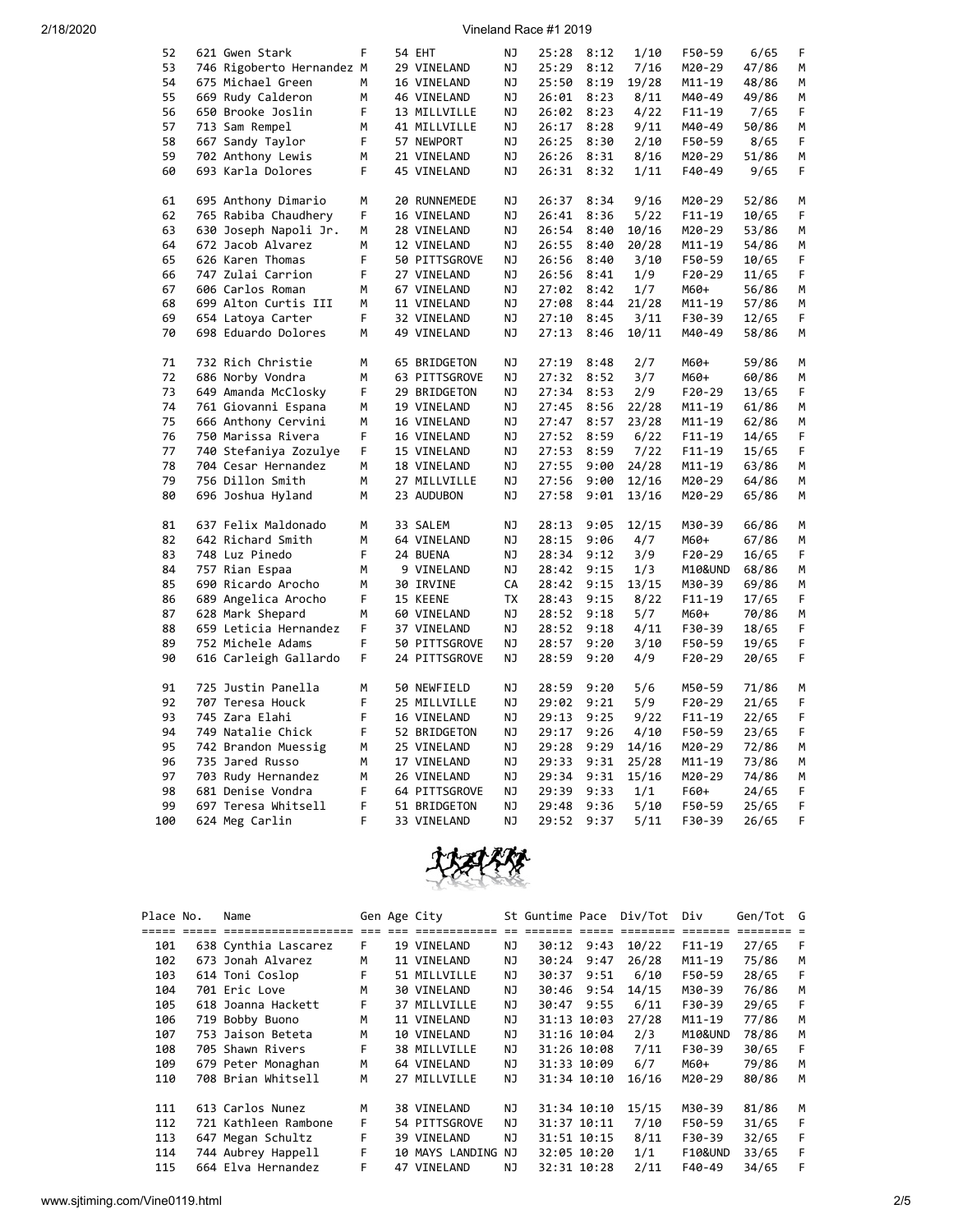| 116 | 759 Mantza Soto           | F  | 41 VINELAND        | ΝJ        | 32:36 10:30 | 3/11  | $F40-49$   | 35/65 | F |
|-----|---------------------------|----|--------------------|-----------|-------------|-------|------------|-------|---|
| 117 | 612 Omar Escot            | M  | 41 VINELAND        | NJ        | 32:49 10:34 | 11/11 | M40-49     | 82/86 | M |
| 118 | 717 Gabby Brown           | F. | 12 VINELAND        | NJ        | 32:51 10:35 | 11/22 | $F11 - 19$ | 36/65 | F |
| 119 | 601 Kristen Timmons       | F  | 28 VINELAND        | NJ        | 32:53 10:35 | 6/9   | $F20-29$   | 37/65 | F |
| 120 | 661 Jessica Melo          | F  | 17 VINELAND        | NJ        | 33:00 10:38 | 12/22 | $F11 - 19$ | 38/65 | F |
|     |                           |    |                    |           |             |       |            |       |   |
| 121 | 691 Ezriela Chaniz-Rico F |    | 17 VINELAND        | NJ        | 33:03 10:39 | 13/22 | $F11 - 19$ | 39/65 | F |
| 122 | 718 Elena Buono           | F  | 12 VINELAND        | NJ        | 33:08 10:40 | 14/22 | $F11-19$   | 40/65 | F |
| 123 | 755 Charles Apprendi      | M  | 64 VINELAND        | NJ        | 33:24 10:45 | 7/7   | M60+       | 83/86 | M |
| 124 | 625 Russell Chappius      | M  | 53 VINELAND        | NJ        | 33:32 10:48 | 6/6   | M50-59     | 84/86 | M |
| 125 | 617 Carmen Rivera         | F  | 54 VINELAND        | NJ        | 33:37 10:50 | 8/10  | F50-59     | 41/65 | F |
| 126 | 627 Lizette Cortes        | F  | 50 MILLVILLE       | NJ        | 34:07 10:59 | 9/10  | F50-59     | 42/65 | F |
| 127 | 676 Laura Maguire         | F  | 35 VINELAND        | NJ        | 34:55 11:15 | 9/11  | F30-39     | 43/65 | F |
| 128 | 760 Jenny Espana          | F  | 13 VINELAND        | NJ        | 35:06 11:18 | 15/22 | $F11 - 19$ | 44/65 | F |
| 129 | 706 Nicole Troast         | F  | 49 NORTHFIELD      | NJ        | 35:22 11:23 | 4/11  | F40-49     | 45/65 | F |
| 130 | 738 Kelsie Shropshire     | F  | 16 MILLVILLE       | NJ        | 36:27 11:44 | 16/22 | $F11 - 19$ | 46/65 | F |
|     |                           |    |                    |           |             |       |            |       |   |
| 131 | 741 Kiana Zheng           | F  | 16 VINELAND        | NJ        | 36:28 11:45 | 17/22 | $F11-19$   | 47/65 | F |
| 132 | 734 Emily Jones           | F  | 17 VINELAND        | NJ.       | 36:29 11:45 | 18/22 | $F11 - 19$ | 48/65 | F |
| 133 | 764 Robert Espana         | M  | 10 VINELAND        | NJ        | 36:41 11:49 | 3/3   | M10&UND    | 85/86 | M |
| 134 | 711 Amanda Grissman       | F  | 23 MILLVILLE       | NJ        | 37:11 11:58 | 7/9   | $F20-29$   | 49/65 | F |
| 135 | 685 Elizabeth Lascarez    | F  | 16 VINELAND        | NJ        | 37:13 11:59 | 19/22 | $F11 - 19$ | 50/65 | F |
| 136 | 714 Joyce Rempel          | F  | 39 MILLVILLE       | NJ        | 37:16 12:00 | 10/11 | F30-39     | 51/65 | F |
| 137 | 731 Delia Lopez           | F  | 40 BRIDGETON       | NJ        | 37:54 12:12 | 5/11  | F40-49     | 52/65 | F |
| 138 | 762 Edwin Espana          | M  | 12 VINELAND        | NJ        | 37:55 12:13 | 28/28 | M11-19     | 86/86 | M |
| 139 | 641 Deidre Gratton        | F  | 40 FRANKLINVILL NJ |           | 37:57 12:13 | 6/11  | $F40-49$   | 53/65 | F |
| 140 | 607 Tara Webb             | F  | 47 VINELAND        | NJ        | 37:57 12:13 | 7/11  | $F40-49$   | 54/65 | F |
|     |                           |    |                    |           |             |       |            |       |   |
| 141 | 635 Wanda Pierce          | F  | 42 VINELAND        | NJ        | 38:09 12:17 | 8/11  | $F40-49$   | 55/65 | F |
| 142 | 680 Hennah Geftic         | F  | 18 VINELAND        | NJ        | 38:12 12:18 | 20/22 | $F11 - 19$ | 56/65 | F |
| 143 | 766 Karla Marguez         | F  | 20 UNKNOWN         | NJ        | 38:55 12:32 | 8/9   | $F20-29$   | 57/65 | F |
| 144 | 726 Jayla Castro          | F  | 23 VINELAND        | NJ        | 38:57 12:33 | 9/9   | $F20-29$   | 58/65 | F |
| 145 | 640 Cynthia Rustici       | F  | 43 MILLVILE        | NJ        | 39:14 12:38 | 9/11  | $F40-49$   | 59/65 | F |
| 146 | 674 Jaccqueline Alvarez F |    | 43 VINELAND        | NJ        | 41:32 13:22 | 10/11 | F40-49     | 60/65 | F |
| 147 | 739 Jennifer Lapsley      | F  | 47 VINELAND        | NJ        | 41:32 13:23 | 11/11 | $F40-49$   | 61/65 | F |
| 148 | 720 Holly Buono           | F  | 39 VINELAND        | NJ        | 41:33 13:23 | 11/11 | F30-39     | 62/65 | F |
| 149 | 602 Susan Harrell         | F  | 54 MONROEVILLE     | <b>NJ</b> | 41:56 13:30 | 10/10 | F50-59     | 63/65 | F |
| 150 | 653 Alyssa Webb           | F  | 17 VINELAND        | NJ        | 44:23 14:18 | 21/22 | $F11 - 19$ | 64/65 | F |
| 151 | 722 Eleonora Chernenko    | F  | 15 VINELAND        | NJ        | 44:24 14:18 | 22/22 | $F11 - 19$ | 65/65 | F |
|     |                           |    |                    |           |             |       |            |       |   |



### TOP MALE FINISHERS

|    | Place O'All No. | Name                 | Ag City      |    | St Guntime |
|----|-----------------|----------------------|--------------|----|------------|
|    |                 |                      |              |    |            |
|    | 1               | 631 Estevan Barreras | 29 MILLVILLE | NJ | 18:08      |
|    | 2               | 658 Nick Schregel    | 17 MILLVILLE | NJ | 18:12      |
| 3. | 3               | 694 Primit Patel     | 17 VINELAND  | ΝJ | 19:17      |
| 4  | 4               | 687 Jason Hyland     | 21 AUDUBON   | NJ | 19:19      |
| 5. | 5.              | 682 Joshua Arocho    | 30 VINELAND  | ΝJ | 19:20      |

### TOP FEMALE FINISHER

| Place O'All No. |    | Name                   | Ag City        |                | St Guntime |
|-----------------|----|------------------------|----------------|----------------|------------|
|                 |    |                        |                |                |            |
|                 | 12 | 683 Sara Loew          | 18 NEWPORT     | NJ.            | 20:28      |
|                 |    | 2 25 652 Lindsay Melon | 36 MONROEVILLE | - NJ           | 21:48      |
| 3               |    | 27 709 Kimberly Zarate | 17 VINELAND    | NJ             | 22:00      |
| 4               | 28 | 611 Katelyn Skinner    | 34 MILLVILLE   | NJ.            | 22:20      |
| 5               | 30 | 684 Shyann Phelps      | 19 BRIDGETON   | N <sub>1</sub> | 22:27      |



# 5K AGE-GROUP RESULTS

MALE AGE GROUP: 1 - 10 (3 WINNERS)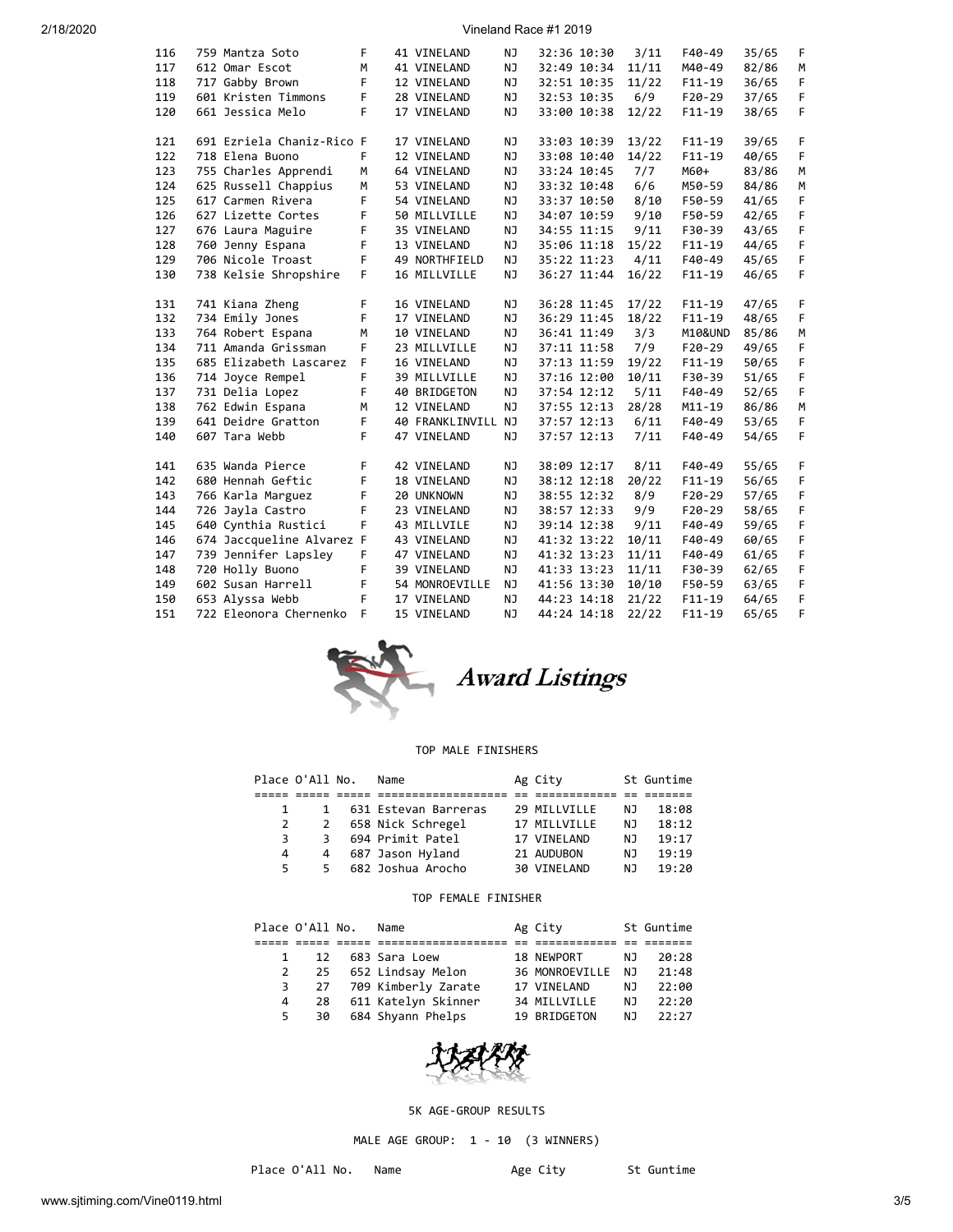| 1              | 84                    |                      |                                                                                                                                    |                                                                       |                | NJ 28:42   |
|----------------|-----------------------|----------------------|------------------------------------------------------------------------------------------------------------------------------------|-----------------------------------------------------------------------|----------------|------------|
| $\overline{2}$ |                       |                      | 84 757 Rian Espaa               9 VINELAND     NJ<br>107     753 Jaison Beteta           10 VINELAND     NJ                        |                                                                       |                | 31:16      |
|                | 3 <sup>7</sup><br>133 |                      | 764 Robert Espana                                                                                                                  | 10 VINELAND NJ                                                        |                | 36:41      |
|                |                       |                      |                                                                                                                                    |                                                                       |                |            |
|                |                       |                      | FEMALE AGE GROUP: 1 - 10 (3 WINNERS)                                                                                               |                                                                       |                |            |
|                |                       |                      | Place O'All No. Name                                                                                                               | Age City 5t Guntime                                                   |                |            |
|                |                       |                      | 1 114 744 Aubrey Happell 10 MAYS LANDING NJ 32:05                                                                                  |                                                                       |                |            |
|                |                       |                      |                                                                                                                                    |                                                                       |                |            |
|                |                       |                      | MALE AGE GROUP: 11 - 19 (3 WINNERS)                                                                                                |                                                                       |                |            |
|                |                       | Place O'All No. Name |                                                                                                                                    | Age City 5t Guntime                                                   |                |            |
| 1              | 9                     |                      | 662 Mekhi Troxler-Corte 19 VINELAND                                                                                                |                                                                       | NJ 1           | 20:14      |
| $\overline{2}$ |                       |                      | 10 655 Damien Grooms 18 BRIDGETON                                                                                                  |                                                                       |                | $NJ$ 20:20 |
| 3              |                       |                      |                                                                                                                                    |                                                                       |                |            |
| 4              |                       |                      |                                                                                                                                    |                                                                       |                |            |
| 5              |                       |                      | 13 668 Kevin Averada<br>14 604 Jared Herrera 17 VINELAND NJ 20:39<br>19 671 Xavyon Rosa 17 VINELAND NJ 21:06<br>19 671 Xavyon Rosa |                                                                       |                |            |
|                |                       |                      |                                                                                                                                    |                                                                       |                |            |
|                |                       |                      | FEMALE AGE GROUP: 11 - 19 (3 WINNERS)                                                                                              |                                                                       |                |            |
|                |                       |                      | Place O'All No. Name                                                                                                               | Age City 5t Guntime                                                   |                |            |
| 1              |                       |                      |                                                                                                                                    |                                                                       |                | NJ 22:27   |
| $\overline{2}$ |                       |                      |                                                                                                                                    |                                                                       |                |            |
| 3              |                       |                      |                                                                                                                                    |                                                                       |                |            |
| 4              |                       |                      |                                                                                                                                    | 13 MILLVILLE NJ 26:02<br>16 VINELAND NJ 26:41<br>16 VINELAND NJ 27:52 |                |            |
| 5              | 77                    |                      | 740 Stefaniya Zozulye 15 VINELAND                                                                                                  |                                                                       |                | NJ 27:53   |
|                |                       |                      |                                                                                                                                    |                                                                       |                |            |
|                |                       |                      | MALE AGE GROUP: 20 - 29 (3 WINNERS)                                                                                                |                                                                       |                |            |
|                |                       | Place O'All No. Name |                                                                                                                                    | Age City                                                              |                | St Guntime |
|                |                       |                      |                                                                                                                                    |                                                                       |                |            |
| $\mathbf{1}$   |                       |                      | 4 687 Jason Hyland 21 AUDUBON                                                                                                      |                                                                       |                | NJ 19:19   |
|                | $2 \t 18$             |                      | 751 Adrian Solinas 20 VINELAND                                                                                                     |                                                                       | NJ<br>NJ       | 20:59      |
| 3              | 21<br>31              |                      | 716 Ariano Ramos                                                                                                                   | 25 MILLVILLE<br>23 VINELAND                                           |                | 21:20      |
| 4              |                       |                      | 603 Jaime Roman                                                                                                                    |                                                                       |                | NJ 22:28   |
| 5              | 32                    |                      | 636 Caleb Pratts                                                                                                                   | 29 MILLVILLE                                                          |                | NJ 22:30   |
|                |                       |                      | FEMALE AGE GROUP: 20 - 29 (3 WINNERS)                                                                                              |                                                                       |                |            |
|                |                       | Place O'All No. Name |                                                                                                                                    | Age City                                                              |                | St Guntime |
| $\mathbf{1}$   |                       |                      | 66 747 Zulai Carrion                                                                                                               | 27 VINELAND                                                           |                | NJ 26:56   |
| $\overline{2}$ | 73                    |                      | 649 Amanda McClosky 29 BRIDGETON                                                                                                   |                                                                       | NJ             | 27:34      |
| 3              | 83                    |                      | 748 Luz Pinedo                                                                                                                     | 24 BUENA                                                              | ΝJ             | 28:34      |
| 4              | 90                    |                      | 616 Carleigh Gallardo 24 PITTSGROVE                                                                                                |                                                                       | NJ             | 28:59      |
| 5              | 92                    |                      | 707 Teresa Houck                                                                                                                   | 25 MILLVILLE                                                          | NJ             | 29:02      |
|                |                       |                      | MALE AGE GROUP: 30 - 39 (3 WINNERS)                                                                                                |                                                                       |                |            |
|                |                       |                      |                                                                                                                                    |                                                                       |                |            |
|                | Place O'All No.       |                      | Name                                                                                                                               | Age City                                                              |                | St Guntime |
| 1              |                       | $5 -$                | 682 Joshua Arocho                                                                                                                  | 30 VINELAND                                                           | NJ             | 19:20      |
| $\overline{2}$ | 6                     |                      | 763 Dimitri Unknown                                                                                                                | 30 VINELAND                                                           | NJ             | 19:32      |
| 3              |                       |                      | 8 629 Sergio Custodio                                                                                                              | 31 VINELAND                                                           | <b>NJ</b>      | 20:08      |
| 4              | 11                    |                      | 610 Chad Skinner                                                                                                                   | 35 MILLVILLE                                                          |                | 20:25      |
| 5              | 16                    |                      | 715 John Davis                                                                                                                     | 37 EGG HARBOR                                                         | NJ<br>NJ       | 20:53      |
|                |                       |                      |                                                                                                                                    |                                                                       |                |            |
|                |                       |                      | FEMALE AGE GROUP: 30 - 39 (3 WINNERS)                                                                                              |                                                                       |                |            |
|                | Place O'All No.       |                      | Name                                                                                                                               | Age City                                                              |                | St Guntime |
|                |                       |                      |                                                                                                                                    |                                                                       |                |            |
| 1              | 28                    |                      | 611 Katelyn Skinner                                                                                                                | 34 MILLVILLE                                                          | NJ             | 22:20      |
| 2              | 69                    |                      | 654 Latoya Carter                                                                                                                  | 32 VINELAND                                                           | NJ             | 27:10      |
| 3              | 88                    |                      | 659 Leticia Hernandez 37 VINELAND                                                                                                  |                                                                       |                | 28:52      |
| 4              | 100                   |                      | 624 Meg Carlin                                                                                                                     | 33 VINELAND                                                           | NJ<br>NJ<br>NJ | 29:52      |
| 5              | 105                   |                      | 618 Joanna Hackett                                                                                                                 | 37 MILLVILLE                                                          |                | 30:47      |
|                |                       |                      | MALE AGE GROUP: 40 - 49 (3 WINNERS)                                                                                                |                                                                       |                |            |
|                | Place O'All No.       |                      | Name                                                                                                                               | Age City                                                              |                | St Guntime |